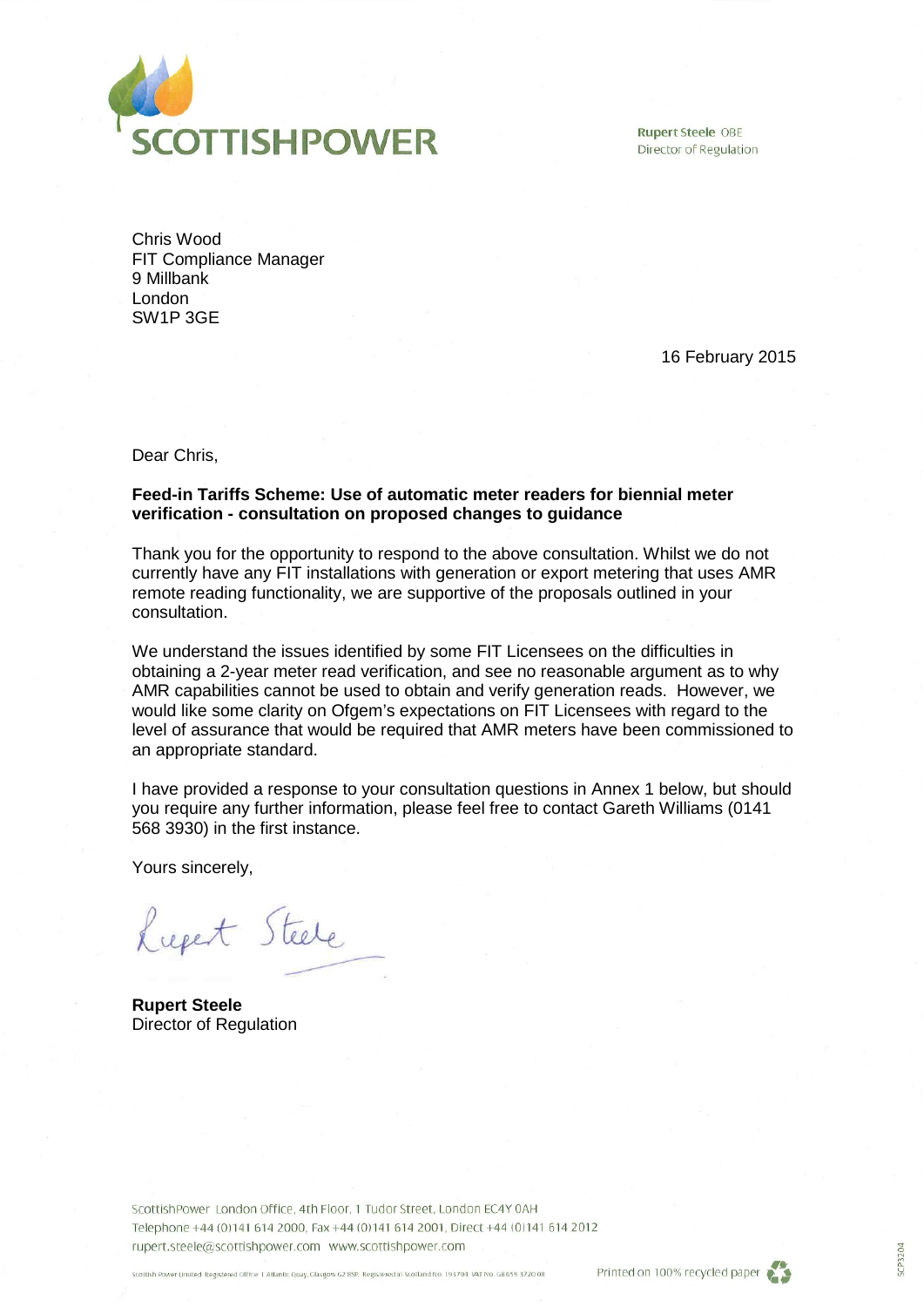## **FEED-IN TARIFFS SCHEME: USE OF AUTOMATIC METER READERS FOR BIENNIAL METER VERIFICATION - CONSULTATION ON PROPOSED CHANGES TO GUIDANCE SCOTTISHPOWER RESPONSE**

#### **Question 1: Do you agree with our proposal to allow the use of AMR data for biennial meter verification? Please provide evidence to support your answer.**

Yes, we have no objection to AMR data being used for biennial meter read verification, where practicable.

### **Question 2: Do you agree with the methods of verification and sample size we have proposed? If not, what would you propose and for what reason?**

We are broadly in agreement with the methods of verification, but would need to enter into agreements with third party meter service providers in order to obtain independent meter reads. We would encourage Ofgem to make it clear that Generators should ensure that their third party meter service providers co-operate with any appropriate requests for data from the FIT Licensee.

We are comfortable that carrying out a physical visit on a random sample of 5% of a FIT Licensee's generation AMR portfolio would act as a useful fraud prevention tool.

### **Question 3: Do you agree with the security measures proposed in this section? Are there any other security measures you think are required? If so, please provide reasoning and evidence to support your proposal**

We feel that the security measures proposed are reasonable.

### **Question 4: Do you agree with our proposals regarding standardisation of installation and commissioning, methods of communication and data models? If not, what alternatives would you suggest?**

We are comfortable that Ofgem is not proposing to introduce standardisation for the installation or commissioning of AMRs beyond that already required for all FIT installations. However, we would like some further clarity on what Ofgem would consider appropriate for Licensees to do in order to "ensure that AMRs have been commissioned in such a way as to allay any fears regarding accuracy of data".

We agree that it would not be appropriate to specify the means of communication between an AMR meter and the generator/meter service provider.

We are supportive of Ofgem's proposal that all AMRs comply with the DLMS/COSEM standard, which should provide assurances that the AMR is able to transmit data accurately and correctly. It would be helpful if a condition of accreditation was the generator supplying evidence of this compliance to the FIT Licensee.